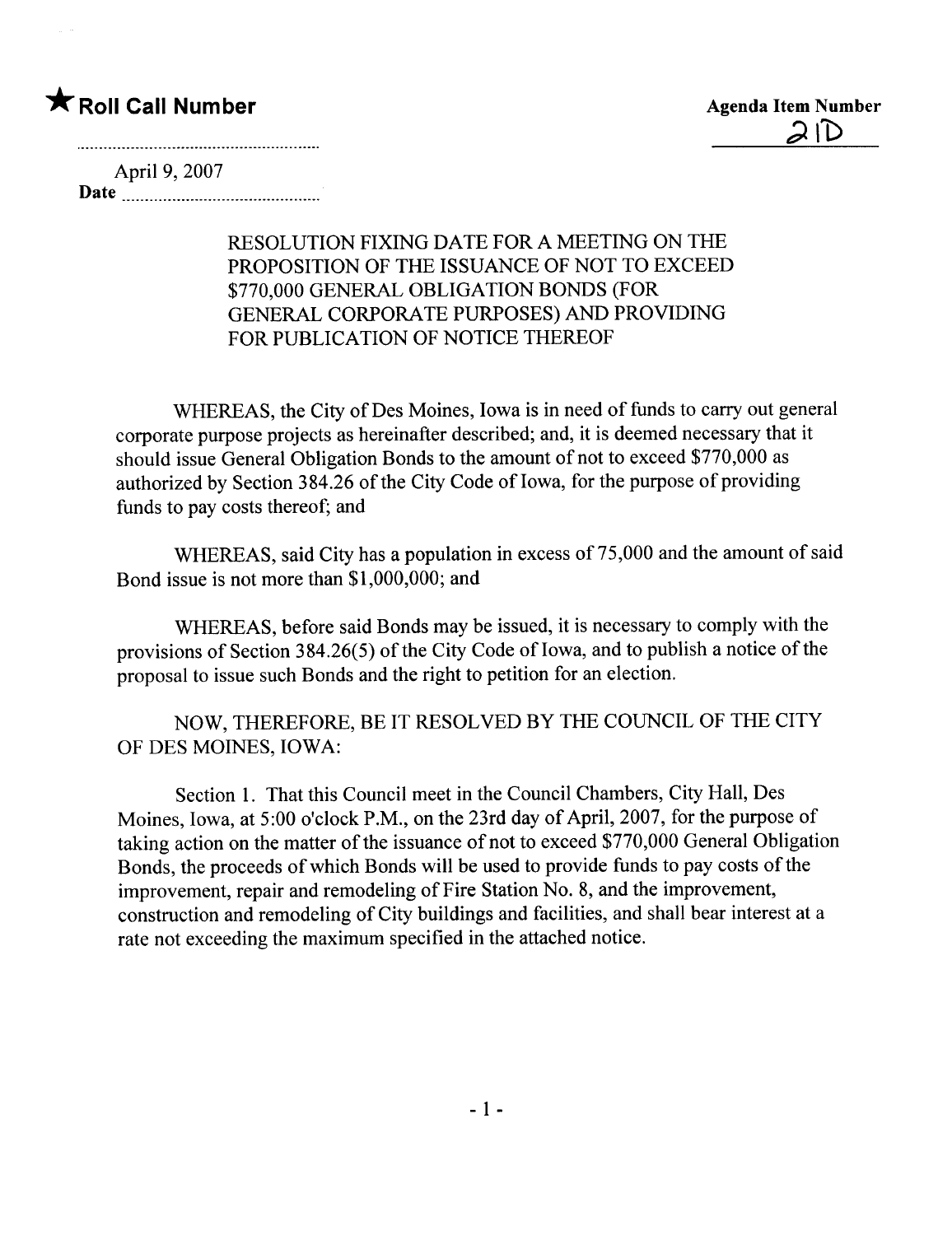# \* Roll Call Number Agenda Item Number

 $21D$ 

April 9, 2007 Date  $\frac{1}{2}$  Date  $\frac{1}{2}$ 

Section 2. That the Clerk is hereby directed to cause at least one publication to be made of a notice of said meeting in a legal newspaper, printed wholly in the English language, published at least once weekly, and having general circulation in said City, said publication to be not less than ten clear days before the date of said public meeting on the issuance of said Bonds.

Section 3. The notice of the proposed action to issue said Bonds shall be in substantially the following form: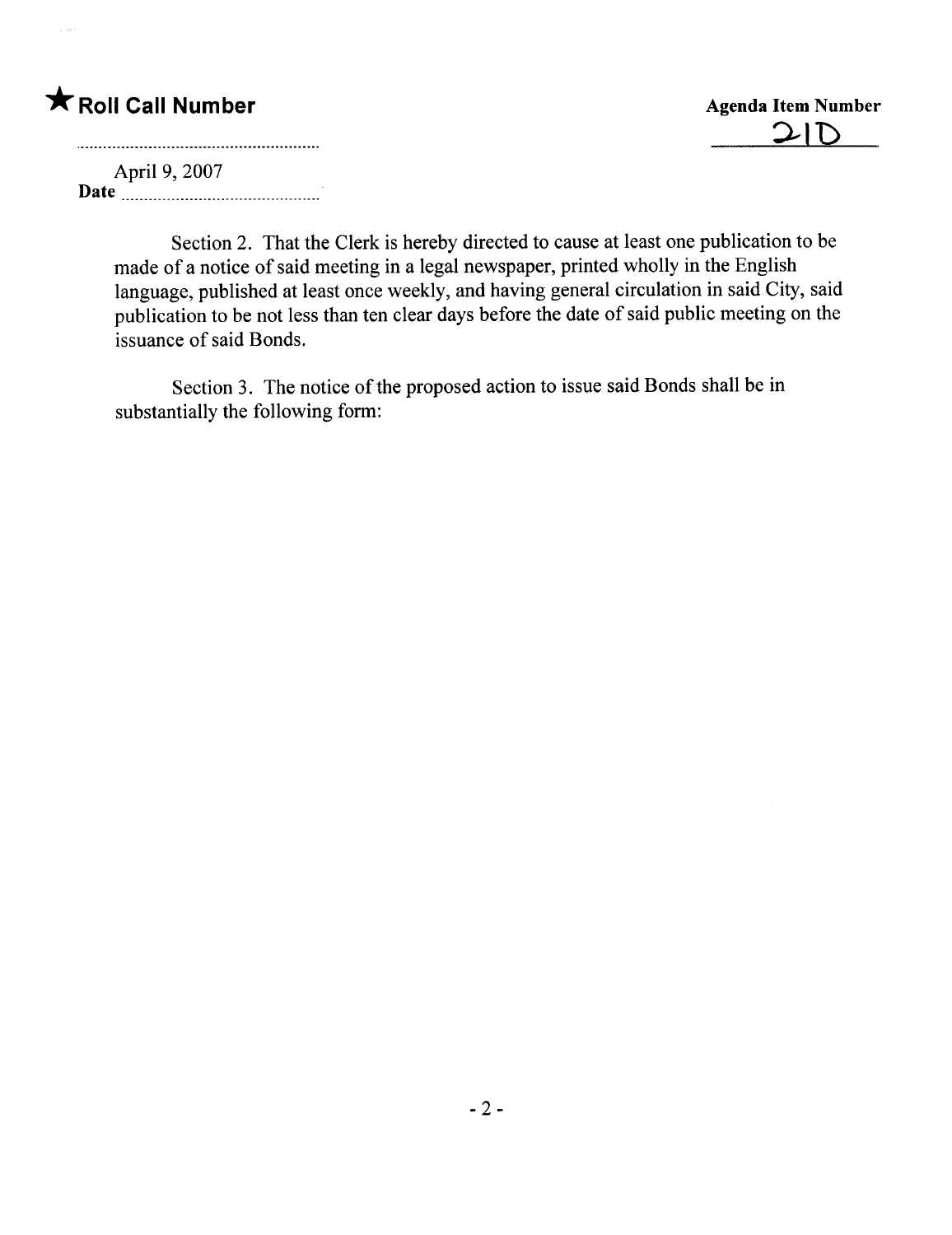## **\*** Roll Call Number Agenda Item Number

April 9, 2007 Date <u>music music music music music</u>

> NOTICE OF MEETING OF THE COUNCIL OF THE CITY OF DES MOINES, IOWA, ON THE MATTER OF THE PROPOSED ISSUANCE OF NOT TO EXCEED \$770,000 PRINCIPAL AMOUNT OF GENERAL OBLIGATION BONDS (FOR GENERAL CORPORATE PURPOSES), AND HEARING ON ISSUANCE OF SAID BONDS

Public Notice is hereby given that the Council of the City of Des Moines, Iowa, will hold a public hearing on the 23rd day of April, 2007, at 5:00 o'clock P.M., in the Council Chambers, City Hall, Des Moines, Iowa, at which meeting the Council proposes to take action for the issuance of not to exceed \$770,000 General Obligation Bonds, bearing interest at the rate of not to exceed nine per centum (9%) per annum, said Bonds to be issued for the purpose of providing funds to pay costs of the improvement, repair and remodeling of Fire Station No.8, and the improvement, construction and remodeling of City buildings and facilties.

At any time before the date of said meeting, a petition, asking that the question of issuing such Bonds be submitted to the legal voters of said City, may be fied with the Clerk of said City in the manner provided by Section 362.4 of the City Code of Iowa, pursuant to the provisions of Section 3 84.26( 5) of the City Code of Iowa.

This Notice is given by order of the Council of the City of Des Moines, Iowa, as provided by Section 384.26(5) of the Code of Iowa.

Dated at Des Moines, Iowa, this day of 2007.

City Clerk of Des Moines, Iowa

Published in The Des Moines Register on , 2007.

(End of Notice)